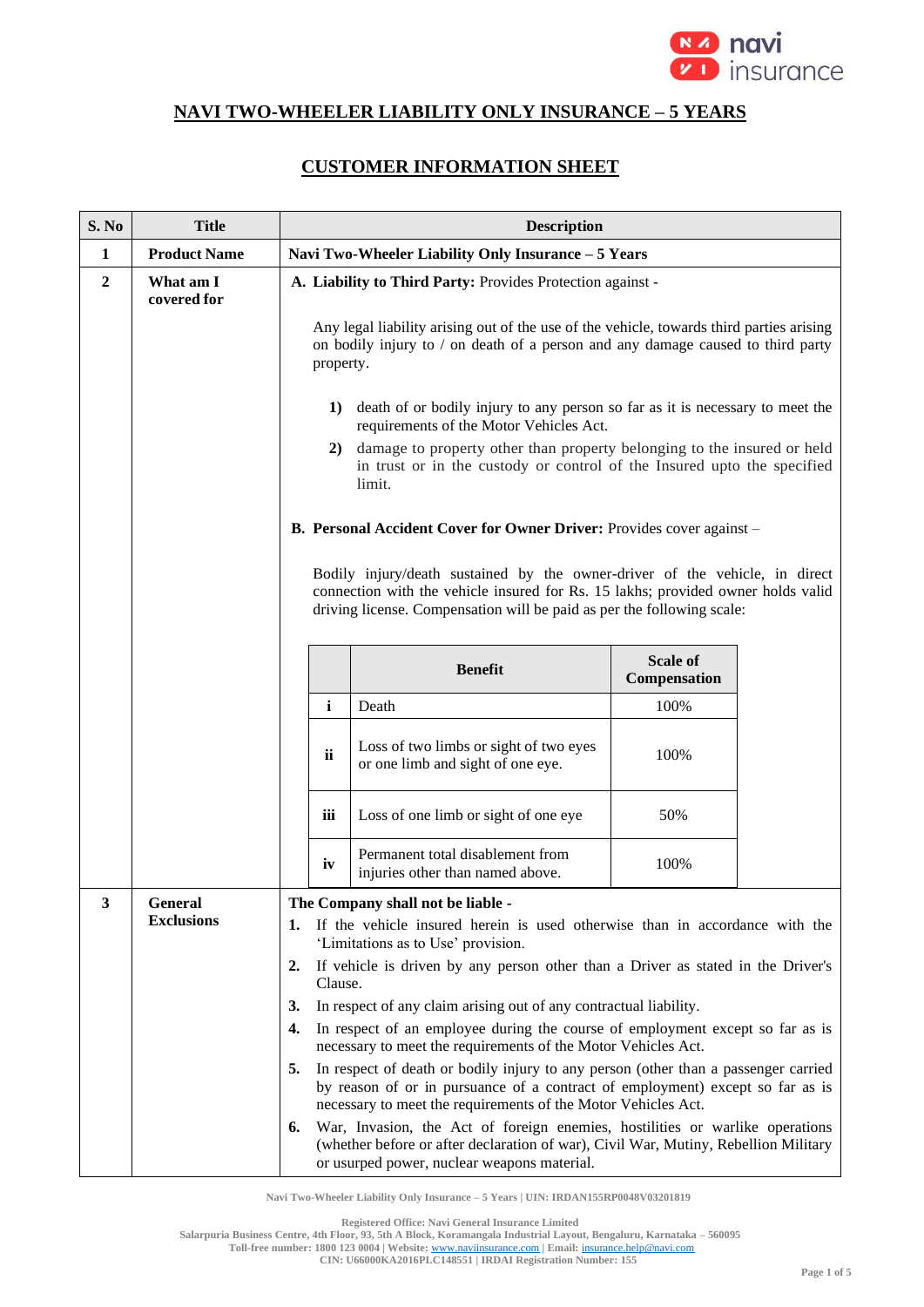

|                         |                              | (Note: The above is a partial listing of the policy exclusions. Please refer to the<br>policy document for the full listing)                                                                                                                                                                                                                                                                                                                                                                                                                                                                                                                                                                                                                                                                                                                                                                                                                                                                                                               |                          |  |
|-------------------------|------------------------------|--------------------------------------------------------------------------------------------------------------------------------------------------------------------------------------------------------------------------------------------------------------------------------------------------------------------------------------------------------------------------------------------------------------------------------------------------------------------------------------------------------------------------------------------------------------------------------------------------------------------------------------------------------------------------------------------------------------------------------------------------------------------------------------------------------------------------------------------------------------------------------------------------------------------------------------------------------------------------------------------------------------------------------------------|--------------------------|--|
| $\overline{\mathbf{4}}$ | Renewal<br><b>Conditions</b> | The Policy can be renewed on or before the end of the Policy Period subject to realization<br>of renewal premium. However, we shall not be bound to give notice that such renewal is<br>due. Also, we may exercise option of not renewing the policy on grounds of fraud,<br>misrepresentation, non-cooperation, moral hazard or suppression of any material fact<br>either at the time of taking the Policy or any time during the currency of the policy. Policy<br>coverage, premium, and terms and conditions of the policy may change on renewal.                                                                                                                                                                                                                                                                                                                                                                                                                                                                                     |                          |  |
| 5                       | <b>Cancellation</b>          | Cancellation by You - Policy/certificate can be cancelled at any time by giving 15<br>days' prior written notice to Insurer. Refund of premium shall be computed in<br>accordance with company's short period rate for the period the Policy has been in force<br>in the running policy year and on a pro rata basis for the remaining full policy year(s)<br>provided no claim has occurred up to the date of cancellation. Proof of insurance<br>elsewhere must be provided to us for cancellation of policy.                                                                                                                                                                                                                                                                                                                                                                                                                                                                                                                            |                          |  |
|                         |                              | Cancellation by Us - The Company may cancel the policy by sending fifteen days'<br>notice by recorded delivery to the insured at insured's last known address on the<br>grounds of misrepresentation, fraud, non-disclosure of material facts or non-<br>cooperation. In the event of cancellation of this Policy on grounds of<br>misrepresentation, fraud, non-disclosure of material facts, the policy shall stand<br>cancelled ab-initio and there will be no refund of premium. In the event the policy is<br>cancelled on the grounds of non-cooperation of the insured then the premium shall be<br>and retained in full for the completed policy year(s), in accordance with company's<br>short period rate for the period the Policy has been in force in the running policy year<br>and on a pro rata basis for the remaining full policy year(s)<br>Return of the premium by the Company will be subject to retention of the minimum<br>premium of Rs. 100/- (or Rs. 25/- in respect of vehicles specifically designed/modified |                          |  |
|                         |                              | for use by blind/handicapped/mentally challenged persons).                                                                                                                                                                                                                                                                                                                                                                                                                                                                                                                                                                                                                                                                                                                                                                                                                                                                                                                                                                                 |                          |  |
|                         |                              | Where the ownership of the vehicle is transferred, the Policy cannot be cancelled<br>unless evidence that the vehicle is insured elsewhere is produced.                                                                                                                                                                                                                                                                                                                                                                                                                                                                                                                                                                                                                                                                                                                                                                                                                                                                                    |                          |  |
|                         |                              | In case of claim reported under the policy premium will be refunded on pro rata basis<br>for the remaining full policy year(s).                                                                                                                                                                                                                                                                                                                                                                                                                                                                                                                                                                                                                                                                                                                                                                                                                                                                                                            |                          |  |
|                         |                              | <b>Short Period Rates</b>                                                                                                                                                                                                                                                                                                                                                                                                                                                                                                                                                                                                                                                                                                                                                                                                                                                                                                                                                                                                                  |                          |  |
|                         |                              | <b>PERIOD</b>                                                                                                                                                                                                                                                                                                                                                                                                                                                                                                                                                                                                                                                                                                                                                                                                                                                                                                                                                                                                                              | % of Annual Premium Rate |  |
|                         |                              | Not exceeding 1 month                                                                                                                                                                                                                                                                                                                                                                                                                                                                                                                                                                                                                                                                                                                                                                                                                                                                                                                                                                                                                      | 20%                      |  |
|                         |                              | Exceeding<br>1<br>month<br>but<br>not<br>exceeding 2 months                                                                                                                                                                                                                                                                                                                                                                                                                                                                                                                                                                                                                                                                                                                                                                                                                                                                                                                                                                                | 30%                      |  |
|                         |                              | Exceeding 2 months but not<br>exceeding 3 months                                                                                                                                                                                                                                                                                                                                                                                                                                                                                                                                                                                                                                                                                                                                                                                                                                                                                                                                                                                           | 40%                      |  |
|                         |                              | Exceeding 3 months but not<br>exceeding 4 months                                                                                                                                                                                                                                                                                                                                                                                                                                                                                                                                                                                                                                                                                                                                                                                                                                                                                                                                                                                           | 50%                      |  |
|                         |                              | Exceeding 4 months<br>but<br>not<br>exceeding 5 months                                                                                                                                                                                                                                                                                                                                                                                                                                                                                                                                                                                                                                                                                                                                                                                                                                                                                                                                                                                     | 60%                      |  |

**Navi Two-Wheeler Liability Only Insurance – 5 Years | UIN: IRDAN155RP0048V03201819**

**Registered Office: Navi General Insurance Limited**

**Salarpuria Business Centre, 4th Floor, 93, 5th A Block, Koramangala Industrial Layout, Bengaluru, Karnataka – 560095 Toll-free number: 1800 123 0004 | Website:** [www.naviinsurance.com](http://www.naviinsurance.com/) **| Email:** [insurance.help@navi.com](mailto:insurance.help@navi.com)

**CIN: U66000KA2016PLC148551 | IRDAI Registration Number: 155**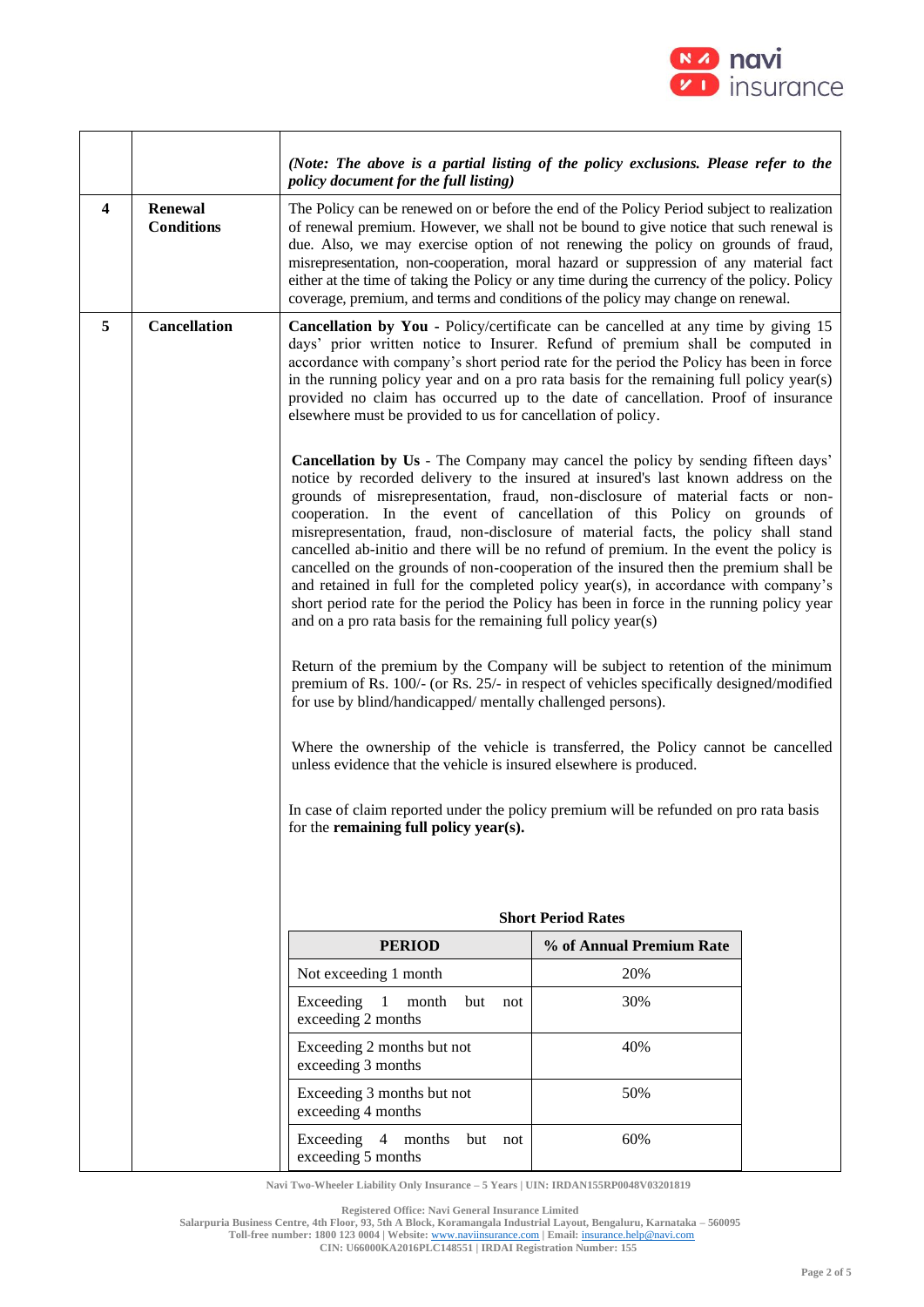

|   |               | Exceeding 5 months<br>but not<br>exceeding 6 months                                                                                | 70%                                                                                  |  |
|---|---------------|------------------------------------------------------------------------------------------------------------------------------------|--------------------------------------------------------------------------------------|--|
|   |               | Exceeding 6 months<br>but not<br>exceeding 7 months                                                                                | 80%                                                                                  |  |
|   |               | Exceeding 7 months<br>but not<br>exceeding 8 months                                                                                | 90%                                                                                  |  |
|   |               | Exceeding 8 months                                                                                                                 | Full annual premium/rate                                                             |  |
|   |               |                                                                                                                                    |                                                                                      |  |
|   |               |                                                                                                                                    |                                                                                      |  |
| 6 | <b>Claims</b> | <b>Claim Notification &amp; Registration:</b>                                                                                      |                                                                                      |  |
|   |               | Notify or submit a claim by following way;                                                                                         |                                                                                      |  |
|   |               | By calling Toll Free 18001230004 OR<br>$\bullet$                                                                                   |                                                                                      |  |
|   |               | By sending an E Mail to insurance.help@navi.com OR<br>٠                                                                            |                                                                                      |  |
|   |               | $\bullet$<br>email us at seniorcare@navi.com for priority resolution                                                               | For Senior Citizens, we have a special cell and Our Senior Citizen customers can     |  |
|   |               | Through Customer Portal on website www.naviinsurance.com OR<br>$\bullet$                                                           |                                                                                      |  |
|   |               | <b>Using Mobile App OR</b><br>٠                                                                                                    |                                                                                      |  |
|   |               | Directly walk into branch                                                                                                          |                                                                                      |  |
|   |               | between the Company and Third Party.                                                                                               | For Liability cases: Claim payment will be settled as awarded by court or as agreed  |  |
|   |               | table of benefits.                                                                                                                 | Personal Accident: Claims will be settled post receipt of necessary documents as per |  |
|   |               | We will require following documents to process your claim. You may provide the<br>same to enable us to promptly settle your claim. |                                                                                      |  |
|   |               | <b>Documentation for Liability claims</b>                                                                                          |                                                                                      |  |
|   |               | Policy Copy<br>٠                                                                                                                   |                                                                                      |  |
|   |               | Copy of Registration Book                                                                                                          |                                                                                      |  |
|   |               | accident                                                                                                                           | Copy of Motor Driving License of the person driving the vehicle at the time of       |  |
|   |               | Police Panchanama /FIR<br>٠                                                                                                        |                                                                                      |  |
|   |               | <b>Documents for Personal Accident Claims</b>                                                                                      |                                                                                      |  |
|   |               | Policy copy<br>٠                                                                                                                   |                                                                                      |  |
|   |               | of disability                                                                                                                      | Certificate of from government hospital doctor confirming the nature and degree      |  |
|   |               |                                                                                                                                    | Discharge summary of the treating hospital clearly indicating the Hospital           |  |
|   |               | Registration No.                                                                                                                   |                                                                                      |  |
|   |               | Diagnostic reports<br>٠                                                                                                            |                                                                                      |  |
|   |               | FIR / Panchanama- (if Notified to Police) Attested or Original                                                                     |                                                                                      |  |

**Navi Two-Wheeler Liability Only Insurance – 5 Years | UIN: IRDAN155RP0048V03201819**

**Registered Office: Navi General Insurance Limited**

**Salarpuria Business Centre, 4th Floor, 93, 5th A Block, Koramangala Industrial Layout, Bengaluru, Karnataka – 560095 Toll-free number: 1800 123 0004 | Website:** [www.naviinsurance.com](http://www.naviinsurance.com/) **| Email:** [insurance.help@navi.com](mailto:insurance.help@navi.com)

**CIN: U66000KA2016PLC148551 | IRDAI Registration Number: 155**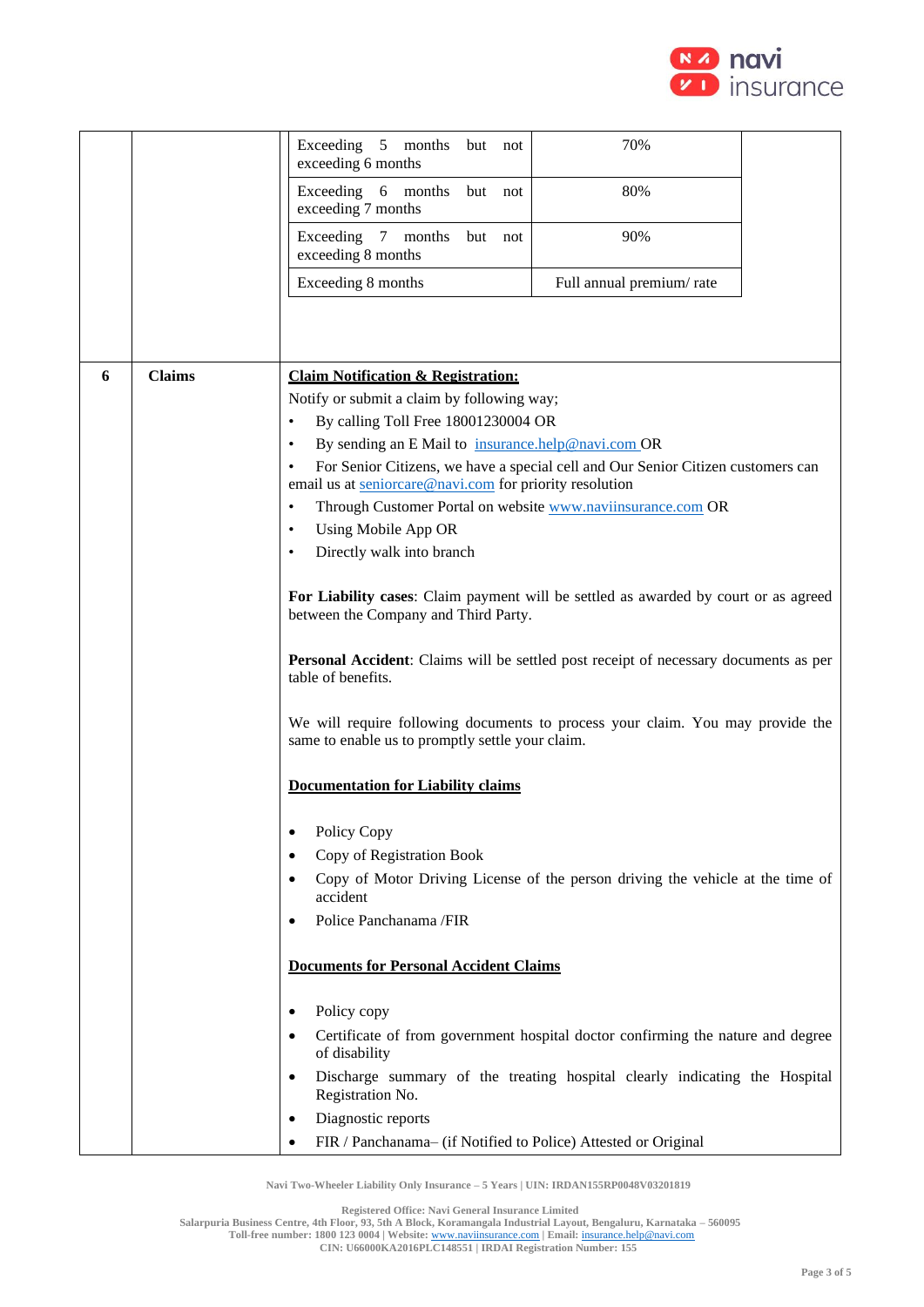

|   |                                   | Final Police Report- (if applicable)<br>$\bullet$                                                                                                           |  |
|---|-----------------------------------|-------------------------------------------------------------------------------------------------------------------------------------------------------------|--|
|   |                                   | Death Certificate*                                                                                                                                          |  |
|   |                                   | Post Mortem report*<br>٠                                                                                                                                    |  |
|   |                                   | Legal Heir certificate /nominee certificate*                                                                                                                |  |
|   |                                   |                                                                                                                                                             |  |
|   |                                   | (Marked with * are required only in death claims)                                                                                                           |  |
|   |                                   | The list of documents furnished herein below is illustrative but not exhaustive. We may                                                                     |  |
|   |                                   | request you to provide more documents depending upon the nature of loss and                                                                                 |  |
|   |                                   | circumstances.                                                                                                                                              |  |
| 7 | <b>Policy Servicing</b>           | <b>a. Call Us: Toll Free 1800 123 0004</b>                                                                                                                  |  |
|   |                                   | <b>b.</b> Email: insurance.help@navi.com                                                                                                                    |  |
|   |                                   | Email for Senior Citizens- seniorcare@navi.com                                                                                                              |  |
|   |                                   | c. Visit our website: https://www.naviinsurance.com/service/                                                                                                |  |
|   |                                   | d. Walk in for assistance                                                                                                                                   |  |
|   |                                   | e. Dispatch your letters to us at -                                                                                                                         |  |
|   |                                   | Corporate Office: Navi General Insurance Limited                                                                                                            |  |
|   |                                   | Salarpuria Business Centre, 4th B Cross Road, 5th Block, Koramangala Industrial                                                                             |  |
|   |                                   | Layout, Bengaluru, Karnataka - 560095                                                                                                                       |  |
|   |                                   | f. Escalation-                                                                                                                                              |  |
|   |                                   | First Escalation - Contact Customer Experience Team at -                                                                                                    |  |
|   |                                   | Manager.CustomerExperience@navi.com                                                                                                                         |  |
|   |                                   | Second Escalation - Email to Head Customer Experience and Grievance<br>Redressal Officer at -                                                               |  |
|   |                                   | Head.CustomerExperience@navi.com                                                                                                                            |  |
|   |                                   |                                                                                                                                                             |  |
|   | Grievances /<br><b>Complaints</b> | If You have a grievance about any matter relating to the Policy, or Our decision on<br>any matter, or the claim, You can address Your grievance as follows: |  |
|   |                                   | 1. Our Grievance Redressal Officer                                                                                                                          |  |
|   |                                   | You can send Your grievance in writing by post or email to Our Grievance                                                                                    |  |
|   |                                   | Redressal Officer at the following address:                                                                                                                 |  |
|   |                                   | <b>Navi General Insurance Limited</b>                                                                                                                       |  |
|   |                                   | (formerly known as DHFL General Insurance Limited)                                                                                                          |  |
|   |                                   | Corporate Office: Salarpuria Business Centre, 4th B Cross Road, 5th<br>Block, Koramangala Industrial Layout, Bengaluru, Karnataka - 560095                  |  |
|   |                                   | E-mail: gro@navi.com                                                                                                                                        |  |
|   |                                   | Toll free: 1800 123 0004                                                                                                                                    |  |
|   |                                   | 2. Consumer Affairs Department of IRDAI                                                                                                                     |  |
|   |                                   | In case it is not resolved within 15 days or if You are unhappy with the<br>a.                                                                              |  |
|   |                                   | resolution You can approach the Grievance Redressal Cell of the Consumer                                                                                    |  |
|   |                                   | Affairs Department of IRDAI by calling Toll Free Number 155255 (or)                                                                                         |  |
|   |                                   | 1800 4254 732 or sending an e-mail to complaints@irdai.gov.in. You can<br>also make use of IRDAI's online portal - Integrated Grievance Management          |  |
|   |                                   | System (IGMS) by registering Your complaint at igms.irda.gov.in.                                                                                            |  |
|   |                                   | You can send a letter to IRDAI with Your complaint on a Complaint<br>b.                                                                                     |  |
|   |                                   | Registration Form available by clicking here. You must fill and send the<br>Complaint Registration Form along with any documents by post or courier         |  |
|   |                                   | to General Manager, Insurance Regulatory and Development Authority of                                                                                       |  |
|   |                                   | India                                                                                                                                                       |  |
|   |                                   | (IRDAI), Consumer Affairs Department - Grievance Redressal Cell,<br>Sy.No.115/1, Financial District, Nanakramguda, Gachibowli, Hyderabad -                  |  |

**Navi Two-Wheeler Liability Only Insurance – 5 Years | UIN: IRDAN155RP0048V03201819**

**Registered Office: Navi General Insurance Limited**

**Toll-free number: 1800 123 0004 | Website:** [www.naviinsurance.com](http://www.naviinsurance.com/) **| Email:** [insurance.help@navi.com](mailto:insurance.help@navi.com) **CIN: U66000KA2016PLC148551 | IRDAI Registration Number: 155**

**Salarpuria Business Centre, 4th Floor, 93, 5th A Block, Koramangala Industrial Layout, Bengaluru, Karnataka – 560095**